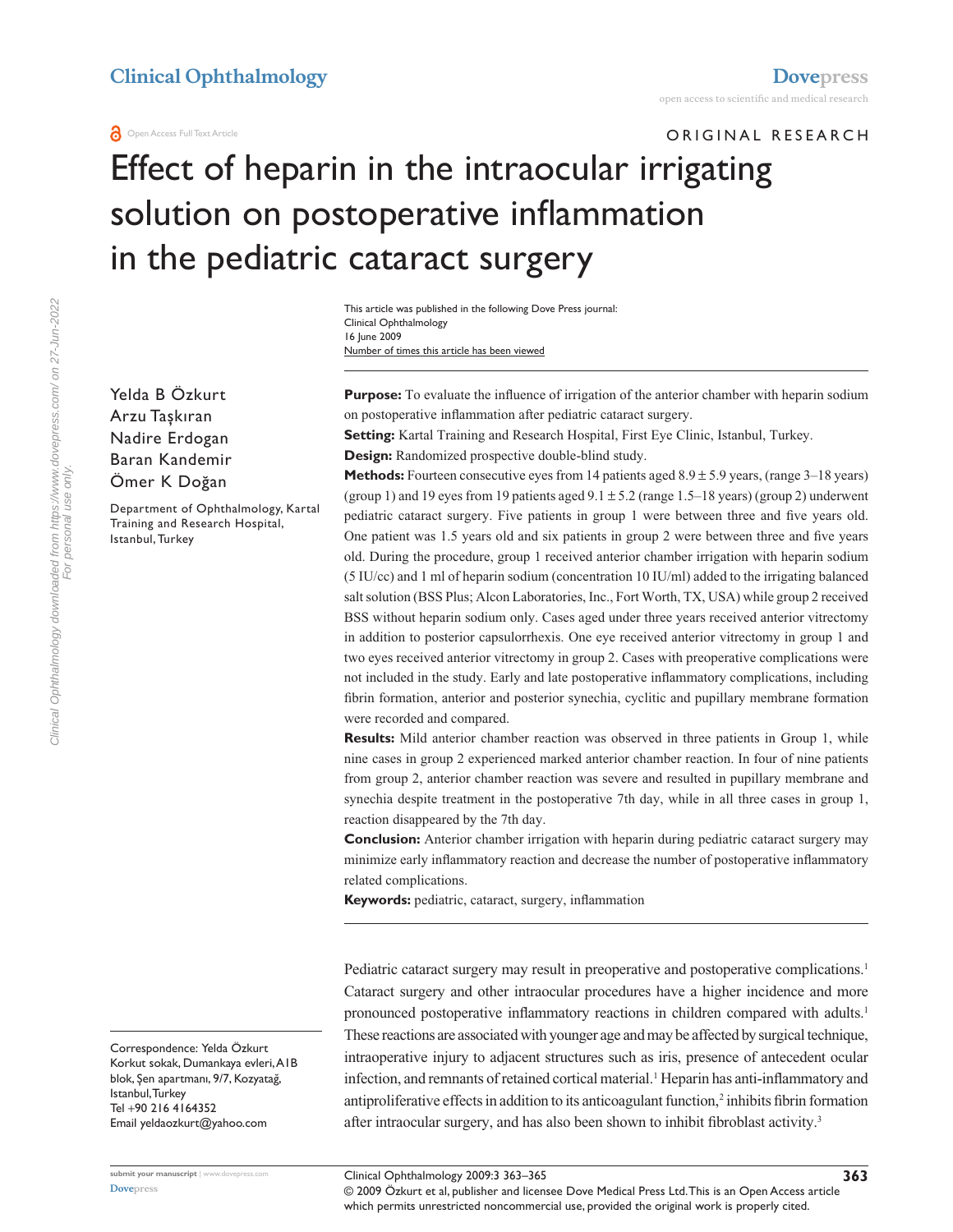In this prospective study, we evaluated the influence of anterior chamber irrigation with heparin sodium on early postoperative inflammation and cellular reaction after pedi-

# **Patients and methods**

atric cataract surgery.

Fourteen eyes from 14 pediatric cataract cases aged 8.9  $\pm$ 5.9 years (group 1: range 3–18 years) received anterior chamber irrigation with heparin sodium (5 IU/cc) during operation and received 1 ml of heparin sodium (concentration 10 IU/ml) added to the irrigating solution of BSS (BSS Plus) whilst in 19 eyes from 19 pediatric cataract cases aged  $9.1 \pm 5.2$  (group 2: range 1.5–18 years), BSS without heparin sodium was used.

All patients had no ocular pathology other than cataract. The parents were asked to sign an informed consent for the procedure. All children underwent cataract extraction under general anesthesia by two experienced surgeons. After a 3.2-mm limbal tunnel incision was created, the anterior chamber was entered, and a continuous curvilinear capsulorrhexis (CCC) was made with the Utrata forceps. The size of anterior capsulorrhexis was between 5.0 mm and 5.5 mm. After the nucleus was hydrodissected, lens material was aspirated using the automated irrigation/aspiration mode of the phacoemulsifier after the hydrodissection. All cases received posterior capsulorrhexis with a diameter of 3.5 mm and 4.0 mm. One eye received anterior vitrectomy in group 1 and two eyes received anterior vitrectomy in group 2. Cases aged under three years received anterior vitrectomy in addition to posterior capsulorrhexis. One eye received anterior vitrectomy in group 1 and two eyes received anterior vitrectomy in group 2.

All eyes having intraocular lens (IOL) implantation received monoblock, hydrofobic foldable acrylic IOL (AcrySof MA30BA; Alcon Laboratories, Inc.). Cases with peroperative complications were not included in the study. No oral or subconjunctival steroids were used. Standardized postoperative treatment comprised prednisolone acetate 1% (Pred Forte®; Allergan, Inc., Irvine, CA, USA) eight times a day for one week followed by six times a day for the second week and tapered over six weeks, and ciprofloxacin 0.3% (Ciloxan; Alcon Laboratories, Inc.) and and ketorolac 0.5% three times a day for one month. All patients were followed daily for the first three days, once a week for the first month, and at the 3rd and 6th months. At all visits, postoperative intraocular complications, including fibrin formation, anterior and posterior synechia, cyclitic and pupillary membrane formation, and posterior capsular opacification (PCO) were recorded and compared. The followup period after surgery was between three and 24 months (average 9.4 months  $= \pm 7.15$ ). The Fisher's exact test was used for statistical analysis.

### **Results**

The two groups were comparable in age and distribution of sex (Student  $t$ -test  $p > 0.05$ ). There were no statistically significant differences between the two groups. Table 1 shows preoperative and postoperative patient data in groups 1 and 2. Mild anterior chamber reaction was observed in only three patients in group 1, while nine cases of group 2 experienced marked anterior chamber reaction. In four of nine patients from group 2, anterior chamber reaction was severe which resulted in pupillary membrane and synechia, despite treatment on the postoperative 7th day (Table 2).

In two of these four cases, synechiatomy was performed as a second surgical procedure. In the long-term follow up in two cases from group 2, pupillary irregularity was reported. It was seen that anterior chamber reaction disappeared in all three cases of group 1 on the 7th day and pupillary irregularity was not reported in any of these cases. Hyphema or intraocular hemorrhage due to heparin were not reported in any cases in both groups. Differences found between the group 1 and the group 2 could have occurred by chance or because of the small size of the studied population.

## **Discussion**

The pathogenesis of postoperative fibrinoid inflammation is unknown. Any defect in the blood–aqueous barrier (BAB), possibly due to intraocular inflammation, preoperative high intraocular pressure (IOP), or excessive eye manipulation during surgery may lead to a disturbance in the coagulation and fibrinolytic pathway.4

A tendency towards increased postoperative inflammation in children is well recognized.<sup>5</sup> Intraocular inflammation manifests itself as increased cells and flare, inflammatory precipitates on the IOL and the endothelium, formation of synechia, and inflammatory cyclitic membranes.<sup>1</sup> The fibrinoid reaction after pediatric cataract surgery is caused by the breakdown of the immature BAB and insufficient trabecular meshwork

| Table I Postoperative complications after cataract surgery |
|------------------------------------------------------------|
|------------------------------------------------------------|

| Group 1<br>(14 eyes) | Group 2<br>$(19$ eyes)            | <b>Statistical</b><br>difference |
|----------------------|-----------------------------------|----------------------------------|
| 6:8                  | 9:10                              | $P = 1.0000$                     |
| 3                    | 9                                 | $P = 0.1604$                     |
| 0                    | 4                                 | $P = 0.1192$                     |
|                      | 4                                 | $P = 0.1192$                     |
|                      | Pupillary membrane and anterior 0 |                                  |